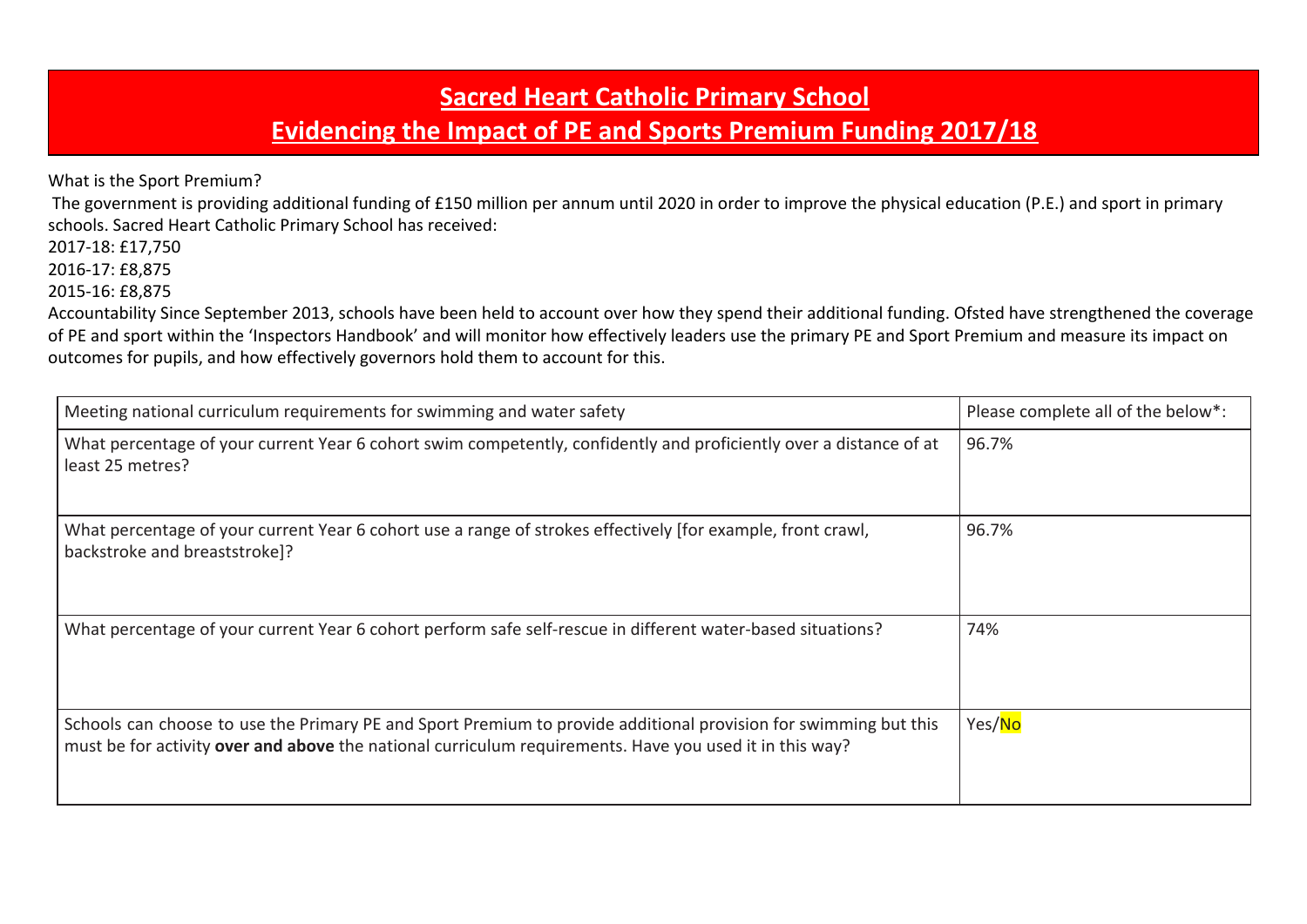| Academic Year: 2017/18                                                                                                       | Total fund allocated: £17,750                                                        |                       | Date Updated: 03/04/2018                                                                                                                                                                         |                                                                                            |
|------------------------------------------------------------------------------------------------------------------------------|--------------------------------------------------------------------------------------|-----------------------|--------------------------------------------------------------------------------------------------------------------------------------------------------------------------------------------------|--------------------------------------------------------------------------------------------|
| Key indicator 1: The engagement of all pupils in regular physical activity - Chief Medical Officer guidelines recommend that |                                                                                      |                       | Percentage of total allocation:                                                                                                                                                                  |                                                                                            |
| primary school children undertake at least 30 minutes of physical activity a day in school                                   |                                                                                      |                       | %                                                                                                                                                                                                |                                                                                            |
| School focus with clarity on<br>intended impact on pupils:                                                                   | Actions to achieve:                                                                  | Funding<br>allocated: | Evidence and impact:                                                                                                                                                                             | Sustainability and suggested<br>next steps:                                                |
| Introduction of a Zumba club twice a<br>week to encourage pupils to engage<br>with physical activity.                        | Qualified dance coach hired for two £960<br>lunchtimes a week.                       |                       | 58 KS2 pupils attending Zumba club<br>weekly<br>31 KS1 pupils attending Zumba club<br>weekly                                                                                                     | Aim to keep Zumba club<br>running. Assembly for children<br>to show what they have learnt. |
| Daily Mile                                                                                                                   | Teachers and pupils out everyday to Free<br>run/skip/jog/walk round woodland<br>walk |                       | Every child in school participating in<br>working towards recommended 60<br>minutes of activity a day                                                                                            | Daily Mile firmly embedded in<br>the school day.                                           |
| Introduction of Wake up Shake up<br>with Primary Energise and<br>'Supermovers'                                               | Trial Primary Energise and teacher<br>feedback to see if children enjoy it.          | £60                   | Every child in school participating in<br>working towards recommended 60<br>minutes of activity a day                                                                                            | Wake up Shake up embedded<br>into the school day.                                          |
|                                                                                                                              |                                                                                      |                       | WIDER IMPACT<br>Pupils are more active in PE lessons -<br>take part without stopping to rest<br>Over 50% of children involved in an<br>extracurricular sports club compared<br>to 32% last year. |                                                                                            |
| Key indicator 2: The profile of PE and sport being raised across the school as a tool for whole school improvement           |                                                                                      |                       |                                                                                                                                                                                                  | Percentage of total allocation:                                                            |
|                                                                                                                              |                                                                                      |                       |                                                                                                                                                                                                  | %                                                                                          |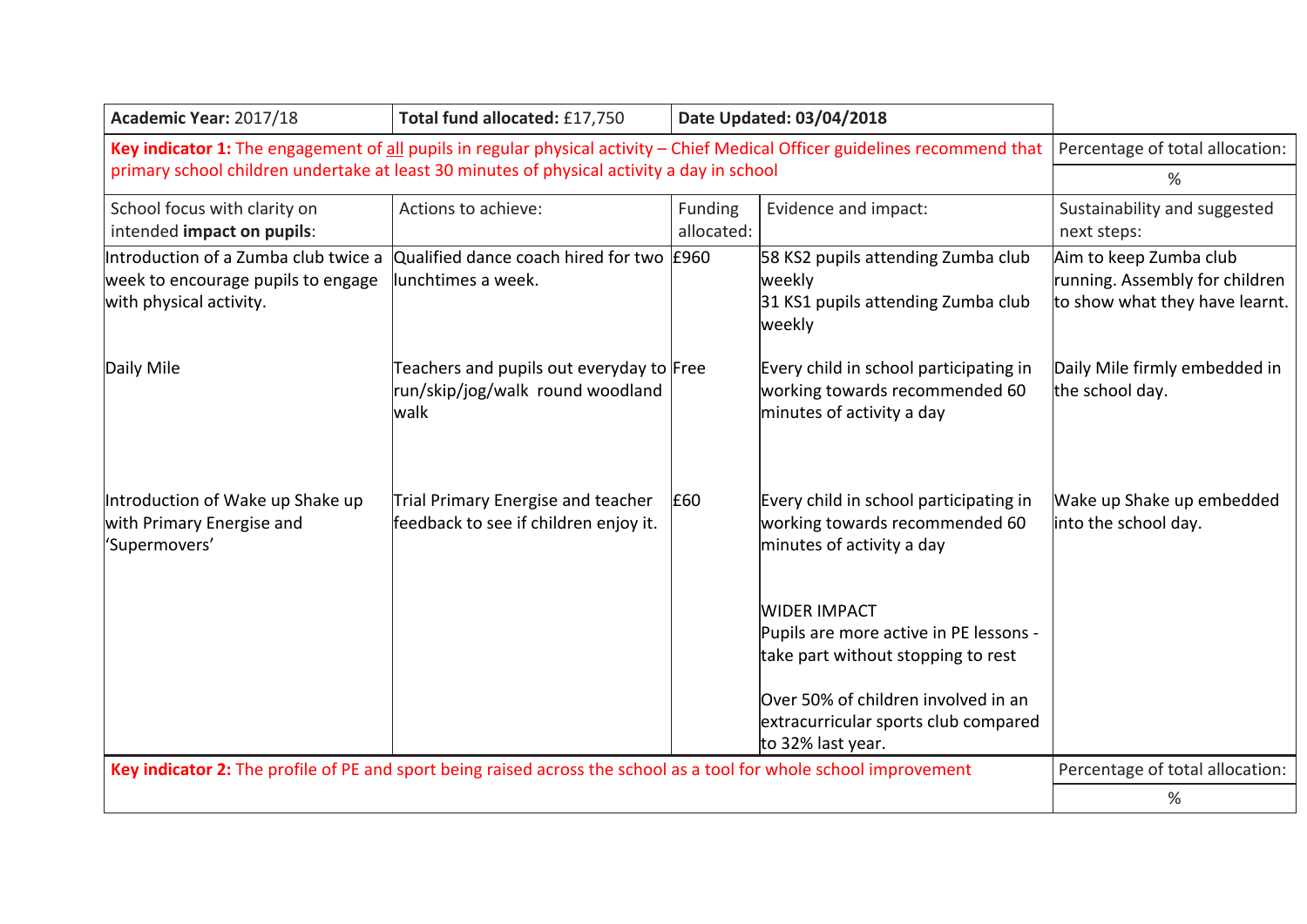| School focus with clarity on                                                                                                                  | Actions to achieve:                                                                                                   | <b>Funding</b>                 | Evidence and impact:                                                                                                                                                    | Sustainability and suggested                                                                                                                                 |
|-----------------------------------------------------------------------------------------------------------------------------------------------|-----------------------------------------------------------------------------------------------------------------------|--------------------------------|-------------------------------------------------------------------------------------------------------------------------------------------------------------------------|--------------------------------------------------------------------------------------------------------------------------------------------------------------|
| intended impact on pupils:                                                                                                                    |                                                                                                                       | allocated:                     |                                                                                                                                                                         | next steps:                                                                                                                                                  |
| Celebration assembly for Gymnastics Purchase Proficiency Awards and<br>Proficiency Awards across the school. staff training on how to use the | levels and indicators.                                                                                                | 85p per<br>certificate<br>£340 | All pupils achievement recognised in<br>assembly in front of peers and<br>parents.                                                                                      | The SLT has seen the benefits<br>of the raised profile and is<br>committed to funding these<br>areas if the Primary PE and<br>Sport Premium is discontinued. |
| Role models - local sporting<br>personalities so pupils can identify<br>with success and aspire to be a local<br>sporting hero.               | Local Park run organiser and<br>physiology lecturer identified and<br>invited into school to talk to the<br>children. | Free                           | Children and parents encouraged to<br>sign up for Park run and will be run as healthy lifestyle choices.<br>a school. Family involvement in<br>keeping fit and healthy. | Continue to involve parents in                                                                                                                               |
| All teachers wearing PE kit for PE<br>llessons                                                                                                | Buy hoodies for staff to wear during $f110$<br> P.E.                                                                  |                                | Teachers more actively involved<br>during PE sessions and using as CPD                                                                                                  | Continue with this and use PE<br>lessons as CPD for teachers if<br>sports premium funding drops /<br>discontinued.                                           |
| Healthy Lifestyles club run for pupils<br>and parents.                                                                                        | Sign up 20 families for weekly<br>sessions with CITC and school staff.                                                | <b>fee</b>                     | Incl in CITC Parents and children making healthy<br>choices about what they eat and how other children run by the<br>they move.                                         | Continue a cooking club with<br>school.                                                                                                                      |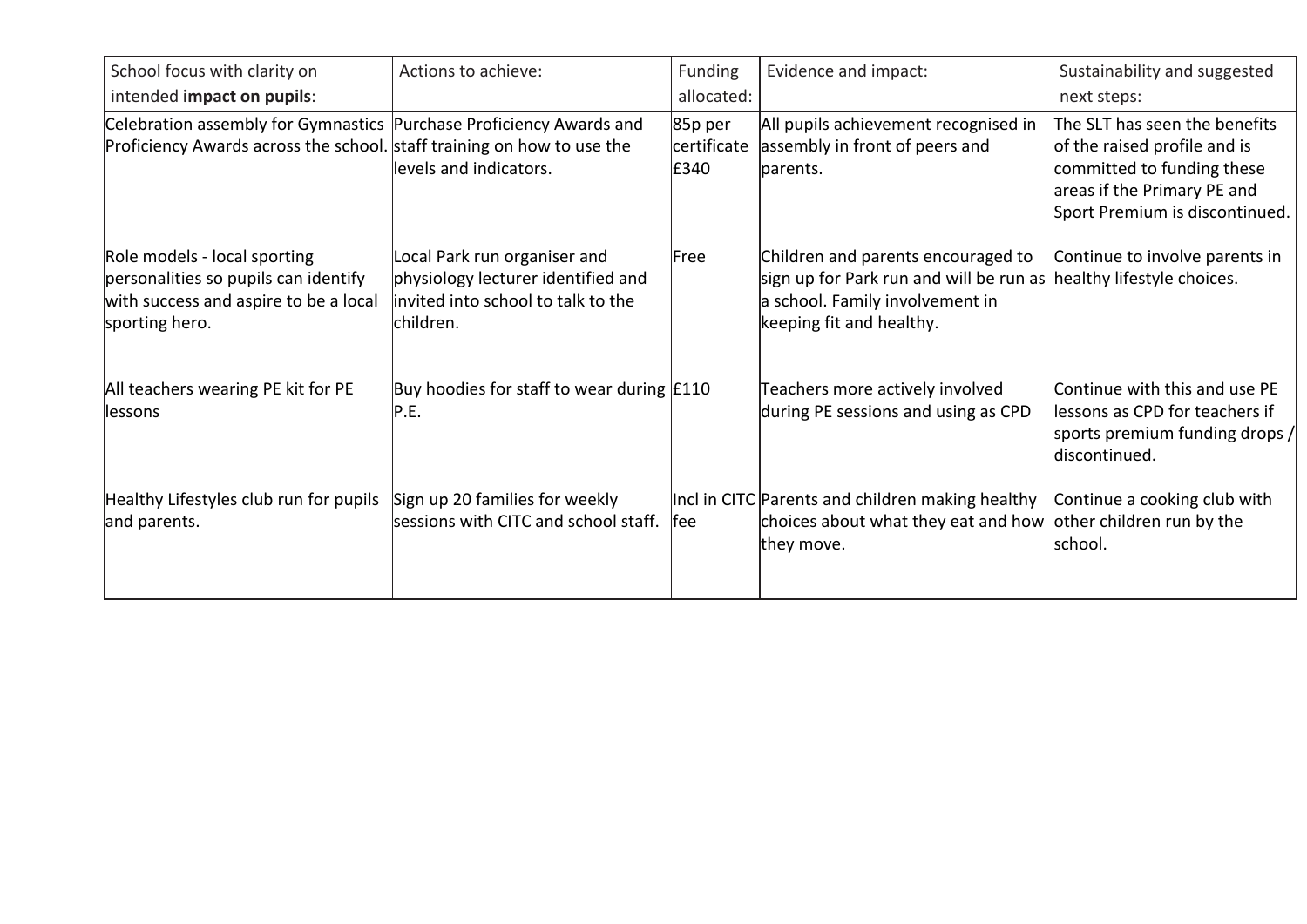| Key indicator 3: Increased confidence, knowledge and skills of all staff in teaching PE and sport |                                      |            | Percentage of total allocation:                                             |                                 |
|---------------------------------------------------------------------------------------------------|--------------------------------------|------------|-----------------------------------------------------------------------------|---------------------------------|
|                                                                                                   |                                      |            |                                                                             | ℅                               |
| School focus with clarity on intended                                                             | Actions to achieve:                  | Funding    | Evidence and impact:                                                        | Sustainability and suggested    |
| impact on pupils:                                                                                 |                                      | allocated: |                                                                             | next steps:                     |
| All teachers wearing PE kit for PE                                                                | Buy hoodies for staff to wear        | £110       | Teachers more actively involved during Continue with this and use PE        |                                 |
| llessons                                                                                          | during P.E.                          |            | PE sessions and using as CPD                                                | lessons as CPD for teachers if  |
|                                                                                                   |                                      |            |                                                                             | sports premium funding drops    |
|                                                                                                   |                                      |            |                                                                             | ' discontinued.                 |
| In order to improve progress and                                                                  | Hiring City in the Community         | E3,750     | Teachers teaching 80% of final lesson<br>in 6 week block with guidance from | Continue with this and use PE   |
| achievement of all pupils the focus is                                                            | coaching staff one day a week.       |            | coach. Teachers more involved and                                           | llessons as CPD for teachers if |
| on up-skilling the staff.                                                                         |                                      |            | more confident in PE sessions.                                              | sports premium funding drops    |
|                                                                                                   | Soccerwise hired one and a half      | £3,500     |                                                                             | / discontinued.                 |
|                                                                                                   | days a week.                         |            | Increased staff subject knowledge -                                         |                                 |
|                                                                                                   |                                      |            | feel more confident delivering safe and                                     |                                 |
|                                                                                                   | Gymnastics coach with CPD            | E2,500     | efficient gymnastics lessons to children.                                   |                                 |
|                                                                                                   | training hired with progressive      |            |                                                                             |                                 |
|                                                                                                   | sports.                              |            |                                                                             |                                 |
|                                                                                                   | <b>Cricket coach from Lancashire</b> | E1,000     |                                                                             |                                 |
|                                                                                                   | County Cricket Club for summer       |            |                                                                             |                                 |
|                                                                                                   | lterm.                               |            |                                                                             |                                 |
| Key indicator 4: Broader experience of a range of sports and activities offered to all pupils     |                                      |            | Percentage of total allocation:                                             |                                 |
|                                                                                                   |                                      |            |                                                                             | ℅                               |
| School focus with clarity on intended Actions to achieve:                                         |                                      | Funding    | Evidence and impact:                                                        | Sustainability and suggested    |
| impact on pupils:                                                                                 |                                      | allocated: |                                                                             | next steps:                     |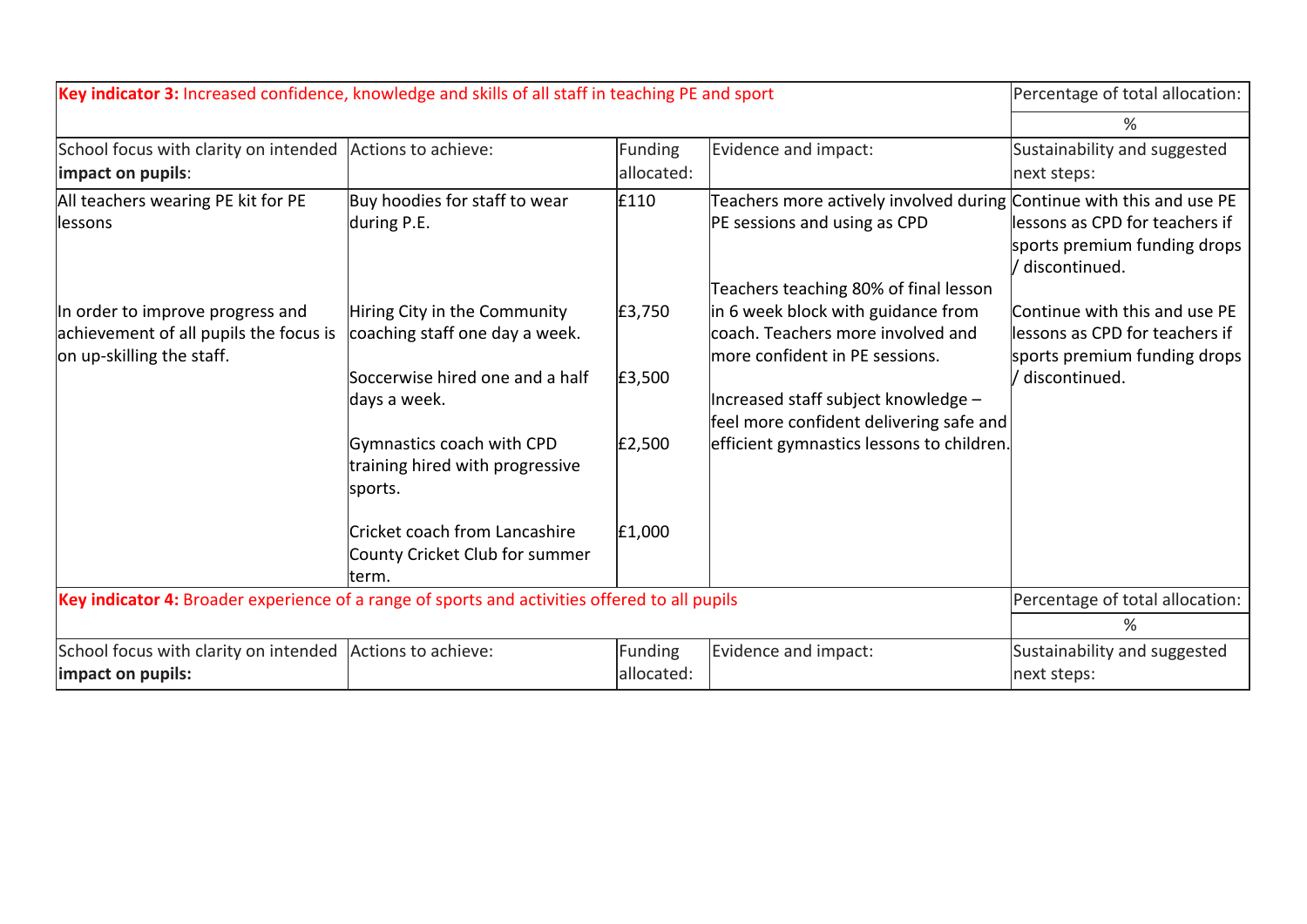| Children to access disability sport to                                                                                                                      | England wheelchair rugby coach                                                                                               | £250                            | All children experienced using a                                                                                                                                                                                                                                                                                                                                                            | Continue to work with Sports                                                                                                                                                                               |
|-------------------------------------------------------------------------------------------------------------------------------------------------------------|------------------------------------------------------------------------------------------------------------------------------|---------------------------------|---------------------------------------------------------------------------------------------------------------------------------------------------------------------------------------------------------------------------------------------------------------------------------------------------------------------------------------------------------------------------------------------|------------------------------------------------------------------------------------------------------------------------------------------------------------------------------------------------------------|
| increase awareness and engagement                                                                                                                           | booked to work with children                                                                                                 |                                 | wheelchair and pupil voice indicated                                                                                                                                                                                                                                                                                                                                                        | Works on their alternative                                                                                                                                                                                 |
| with alternative sport.                                                                                                                                     | through 'Sports Works'                                                                                                       |                                 | they wanted to do it again next year.                                                                                                                                                                                                                                                                                                                                                       | sports projects.                                                                                                                                                                                           |
|                                                                                                                                                             | Kelly from CITC                                                                                                              | CITC fee                        | Disability Awareness Day with Paul Included in Children exposed to sport such as blind<br>football and sit down volleyball.                                                                                                                                                                                                                                                                 |                                                                                                                                                                                                            |
| Continue to offer a wider range of<br>activities both within and outside the<br>curriculum in order to get more pupils extra curricular clubs.<br>involved. | Arrange pupil survey to ascertain<br>which sports they would like as                                                         | sports<br>coaching<br>fee       | Included in After school club on Tuesday rotation<br>$\mathsf{I}$<br>tag rugby, football, hockey, tennis and<br>rounders.<br>After school club on Thursday rotation<br> of:<br>Gymnastics and Cheerleading<br>After school club on Friday rotation of:<br>handball, football, hockey, cricket and<br>athletics.<br>Friday lunchtime badminton club now<br>has 20 members across KS1 and KS2 | Staff to attend some clubs and<br>hshare good practice which<br>will lead to better confidence<br>all round and more staff keen<br>to get involved thus ensuring<br>the extra activities will<br>continue. |
| Focus particularly on those pupils<br>who do not take up additional PE and<br>Sport opportunities.                                                          | Pupil voice about which clubs<br>would they like to see at school.<br>Introduction of Zumba club with<br>progressive sports. | £960 (as<br>mentioned<br>above) | 58 KS2 pupils attending Zumba club<br>weekly. (Over half had not done a club<br>previously)<br>31 KS1 pupils attending Zumba club<br>weekly. (23 had not done a club<br>previously)                                                                                                                                                                                                         |                                                                                                                                                                                                            |
| Expose pupils to a wider range of<br>sports to watch at competitive level.                                                                                  | Year 5 trip to the Velodrome                                                                                                 | £400                            | Children exposed to a wider range of<br>sports in the local area.                                                                                                                                                                                                                                                                                                                           | Taster day for BMX / cycling at<br>school.                                                                                                                                                                 |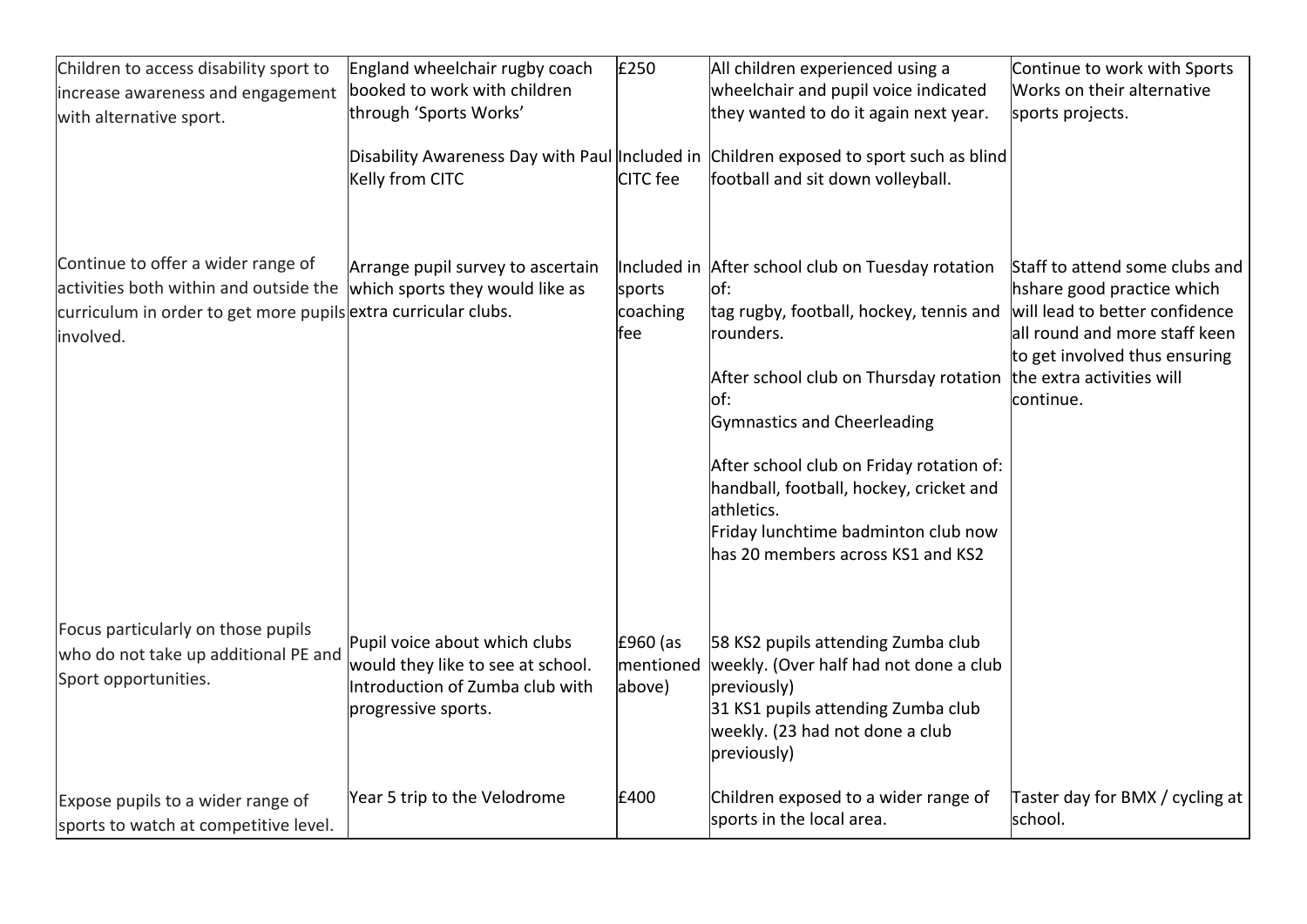|                                                                                                                           | Year 5 trip to Emirates Old Trafford £36                                                                                                                                                                                                            |                        |                                                                                                                                                                                                                                                                                                                                                                                                                                                                                                                                                                                                                                                                                                                                                                                                                                                                                                                                                                                                                                                                    |                                                                                                                                                           |
|---------------------------------------------------------------------------------------------------------------------------|-----------------------------------------------------------------------------------------------------------------------------------------------------------------------------------------------------------------------------------------------------|------------------------|--------------------------------------------------------------------------------------------------------------------------------------------------------------------------------------------------------------------------------------------------------------------------------------------------------------------------------------------------------------------------------------------------------------------------------------------------------------------------------------------------------------------------------------------------------------------------------------------------------------------------------------------------------------------------------------------------------------------------------------------------------------------------------------------------------------------------------------------------------------------------------------------------------------------------------------------------------------------------------------------------------------------------------------------------------------------|-----------------------------------------------------------------------------------------------------------------------------------------------------------|
| Key indicator 5: Increased participation in competitive sport                                                             |                                                                                                                                                                                                                                                     |                        |                                                                                                                                                                                                                                                                                                                                                                                                                                                                                                                                                                                                                                                                                                                                                                                                                                                                                                                                                                                                                                                                    | Percentage of total allocation:                                                                                                                           |
|                                                                                                                           |                                                                                                                                                                                                                                                     |                        |                                                                                                                                                                                                                                                                                                                                                                                                                                                                                                                                                                                                                                                                                                                                                                                                                                                                                                                                                                                                                                                                    | %                                                                                                                                                         |
| School focus with clarity on intended<br>impact on pupils:                                                                | Actions to achieve:                                                                                                                                                                                                                                 | Funding<br>allocated:  | Evidence and impact:                                                                                                                                                                                                                                                                                                                                                                                                                                                                                                                                                                                                                                                                                                                                                                                                                                                                                                                                                                                                                                               | Sustainability and suggested<br>next steps:                                                                                                               |
| To introduce additional competitive<br>sports identified by pupils in recent<br>survey in order to engage more<br>pupils. | Use of Manchester Schools PE<br>Association membership and<br>calendar - get children to pick<br>which competitions they would<br>like to enter. Book taxis.<br>Active Schools membership to<br>increase number of competitive<br>events available. | £500<br>E1,000<br>£250 | More teams reaching city-wide finals<br>than any other year.<br>13.9.17 Cross country Wythenshawe &<br>South Manchester district at<br>Wythenshawe Park (Y5-6, 16 children)<br>21.9.17 - Boys' local football league match <i>competitions</i> .<br>vs. St. Anthony's<br>28.9.17 - Mixed Tag Rugby at MHA<br>3.10.17 - Boys' local football league match<br>vs. St. Aiden's<br>4.10.17 - Boys' local football league match<br>vs. Button Lane<br>5.10.17 - Mixed Tag Rugby at MHA<br>12.11.17 - Boys' local football league<br>match vs. St. Peter's<br>7.11.17 Citywide cross country finals at<br>Philip's Park (Y5-6, 3 boys, 2 girls)<br>23.01.18 Y5 and 6 Basketball at NGHS<br>26.01.18 Y2 football at Etihad<br>30.01.18 Y5 and 6 Basketball at NGHS<br>9.02.18 Y5 and 6 football at Etihad<br>14.02.18 Y5 and 6 Basketball City wide<br>finals at Belle Vue<br>15.02.18 Y5 and 6 football round robin at<br>Manchester Enterprise Academy<br>16.02.18 Year 3 football at Etihad<br>7.03.18 Y5 and 6 boys football round robin<br>at St. Paul's high school | Continue to attend these<br>competitions and continue<br>with local football league too.<br>Cater some of the after school<br>club provision around these |